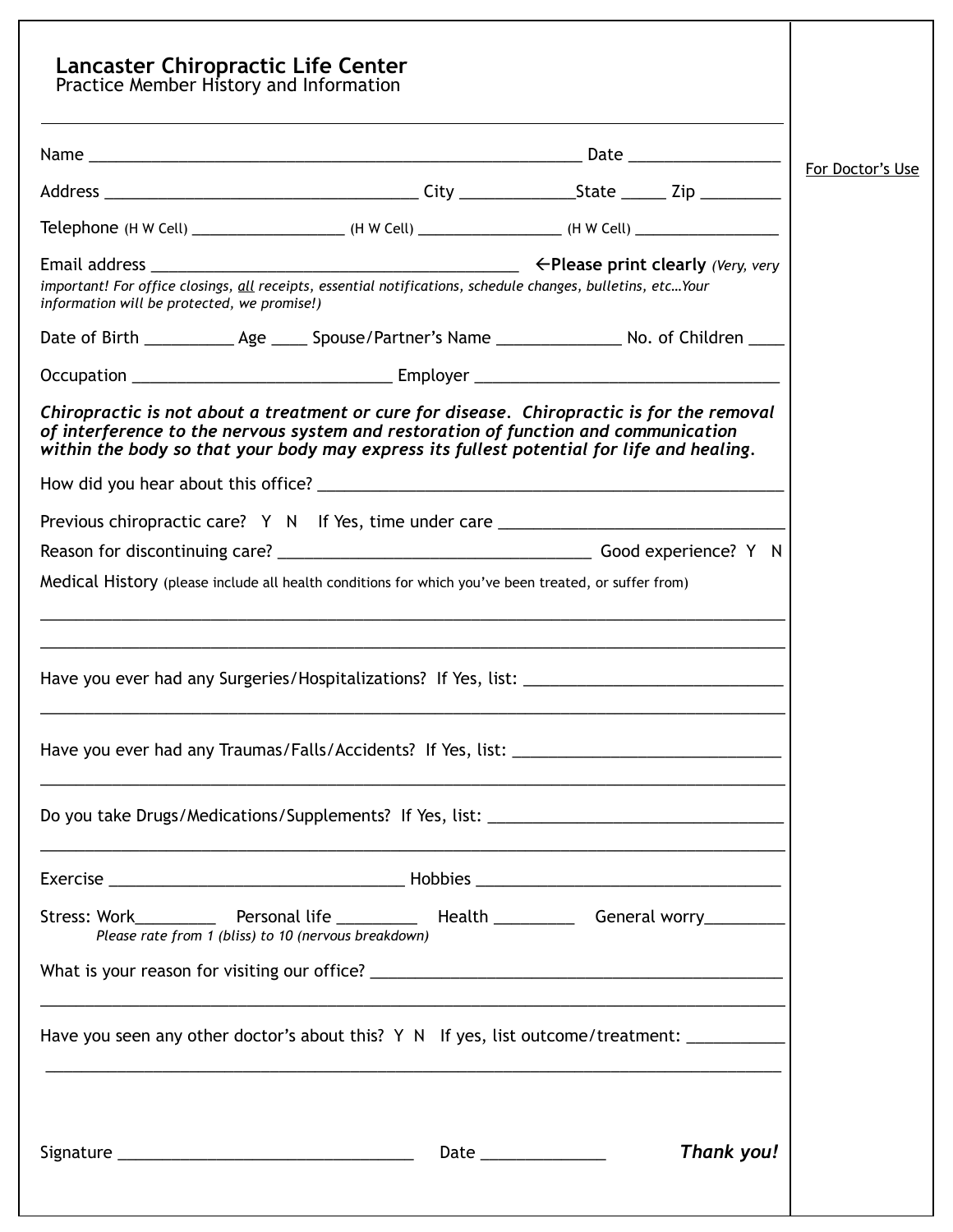# **What Is Chiropractic? Lancaster Chiropractic Life Center** Dr. Tai A. Scelfo . Chiropractor

#### **What do Chiropractors do?**

The Chiropractic objective is to help return proper body function to you by restoring, then maintaining the proper relationship between the spine and nerve system. Nerve pathways, which are **vital to life**, are housed and protected by the bones of the spine (called vertebrae) and the pelvis. Small misalignments of these bones, which interfere with the function of these vital nerve pathways, are called vertebral subluxations. These subluxations come from many causes (lifestyle and environment) and prevent various organs, glands and tissues in your body from functioning properly. Chiropractors locate and adjust these vertebral subluxations and help your body correct and minimize the negative effects these subluxations cause.

#### **How can Chiropractic help me?**

Subluxations, which are found in almost anyone with a spine, often go undetected for years and are extremely damaging when not removed. Using specific Chiropractic adjustments, subluxations are corrected and normal nerve function is restored. Keep in mind that the goal of a Chiropractor is simply this: to adjust vertebral subluxations for the purpose of allowing the proper transmission of mental impulses over your nerve pathways, so every part of your body can function with as best a nerve supply as possible at all times.

- As stated in Gray's Anatomy, "the purpose of the brain and nerve system is to control and coordinate the function of *all the cells, tissues, organs and systems of the body and to adapt the organism to its environment."*
- *Webster's Dictionary defines health as a "condition of wholeness in which all of the organs are functioning at 100% all of the time."*

Removing these subluxations and the associated interference to your nerve system, allows the innate (inborn, natural) healing ability of the body to work at maximum efficiency. This allows you to express your innate potential for health to the best of your body's ability.

#### **What Chiropractic** *IS NOT***.**

Additionally, we need to briefly understand what Chiropractic *is not*. Chiropractic *is not* a substitute for medical care. Chiropractic is not a pill. Chiropractic *is not* something you take or do to cover up symptoms. Chiropractic *is not* "alternative medicine". There is no "alternative" to medicine. Medicine's purpose is to monitor conditions and diseased states and to treat symptoms. No matter what you use to treat those symptoms, that is the objective and practice of medicine. Chiropractic *is not* meant to be used as an alternative to anything; it is unique unto itself, in both objective and method. The Chiropractor *does not* treat symptoms.

#### **What does this all mean to me?**

Regardless of what the disease is called, the Chiropractor *does not* offer to *heal or even treat disease*. Neither do we offer *advice* regarding the treatment of disease. The objective of the Chiropractor is to allow the body to do its job, naturally. The only means is by an adjustment of the vertebral subluxation. The Chiropractor's goal is to remove nerve system interference, which prevents the body from functioning at 100%. Then, **the body** can have the best chance possible to heal naturally and reach its maximum potential for health and life.

Remember, Chiropractic is simply about removing interference that is *stopping you* from functioning as well as you are able. It is for this reason alone that millions of people around the world have made Chiropractic a regular part of their lives. Take responsibility for your own life and health!

- **Because of the unique nature of our fee system, we CAN NOT accept any health or accident insurance, personal injury or workman's compensation cases.**
- We ask all new practice members attend a Report of Findings.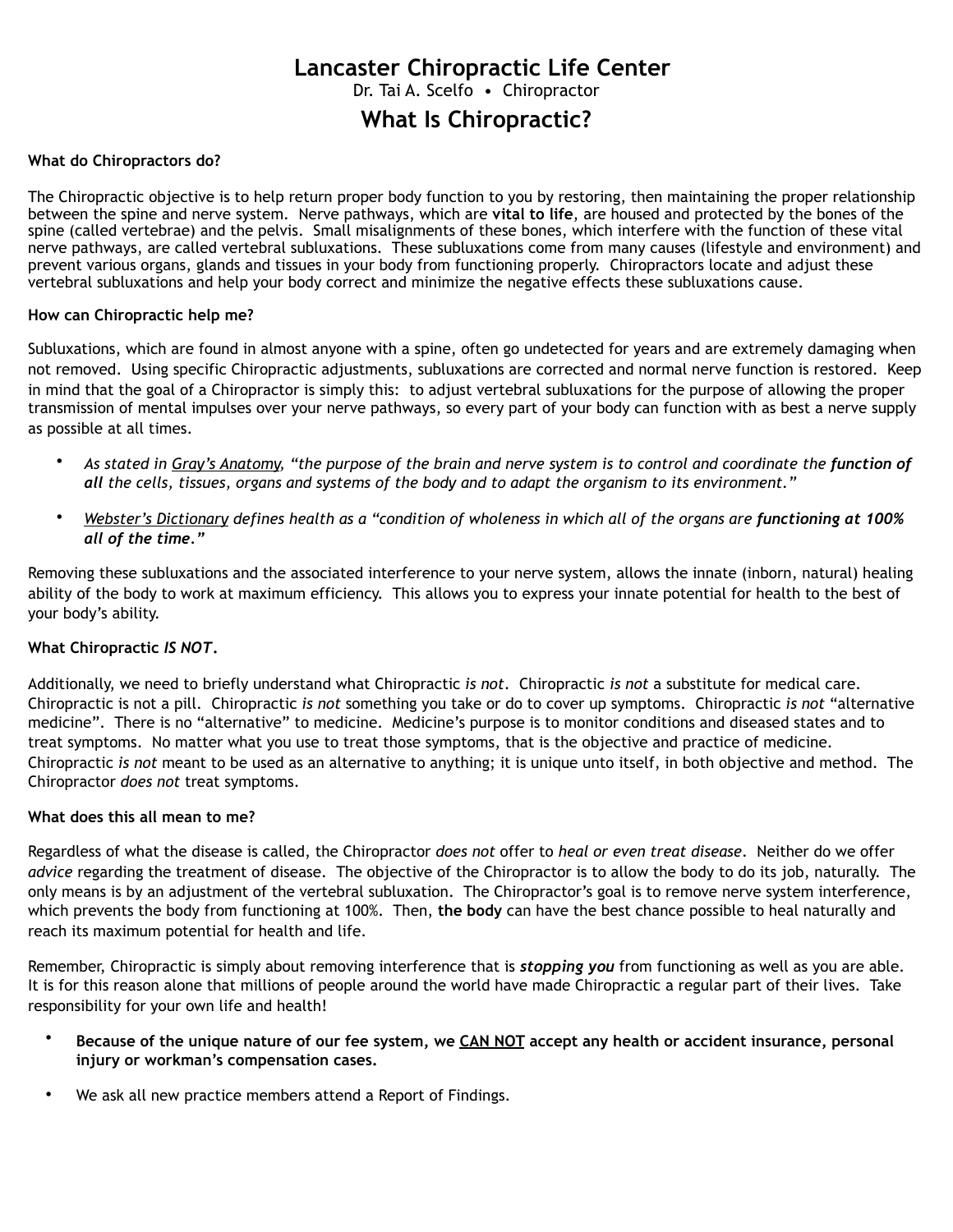# **Lancaster Chiropractic Life Center**

### **Dr. Tai A. Scelfo, Chiropractor**

Name \_\_\_\_\_\_\_\_\_\_\_\_\_\_\_\_\_\_\_\_\_\_\_\_\_\_\_\_\_\_\_\_\_\_\_\_\_\_\_\_\_\_\_\_\_\_\_

### **Terms of Acceptance**

Care in this office is limited to a single goal: The detection and correction of spinal nerve interference called *vertebral subluxation.* 

Specifically, a vertebral subluxation is a misalignment of one or more of the 24 movable segments in the spine which causes an alteration of nerve function. This misalignment interferes in the transmission of mental impulses between the brain and (some or all of) the tissues, organs, glands and cells that are controlled by that nerve. The end result is a lessening of the body's inborn ability to express its maximum potential for both health and performance.

The method employed for correction of vertebral subluxation is called a *chiropractic adjustment*. In this office, an adjustment is defined as the very specific application of a gentle force to assist the body in correcting a misalignment of a spinal bone.

**We do not offer to diagnose or treat any disease or condition.** If, however, during the course of your spinal examination non-chiropractic or unusual findings are noted, you will be advised. If you desire advice, diagnosis or treatment for those findings, we recommend that you seek the services of a health care provider who specializes in that area. Regardless of what the disease or condition is called, we do not offer to treat it, nor will we offer advice regarding any treatment prescribed by others.

As medical conditions are not diagnosed or treated, *health insurance policies do not typically cover the services in this office*. For the same reason, we cannot participate in cases of worker's compensation, personal injury or thirdparty liability, or complete disability forms or prescriptions.

**Our only objective is to detect and correct vertebral subluxation** in order to eliminate a major interference to the expression of the innate wisdom of the body.

I have read and fully understand the above statements. I, therefore, accept chiropractic care in this office.

\_\_\_\_\_\_\_\_\_\_\_\_\_\_\_\_\_\_\_\_\_\_\_\_\_\_\_\_\_\_\_\_\_\_\_\_\_\_\_\_\_\_\_\_\_\_\_\_\_ \_\_\_\_\_\_\_\_\_\_\_\_\_\_\_\_\_\_

Signature of Practice Member (or parent, if minor) Date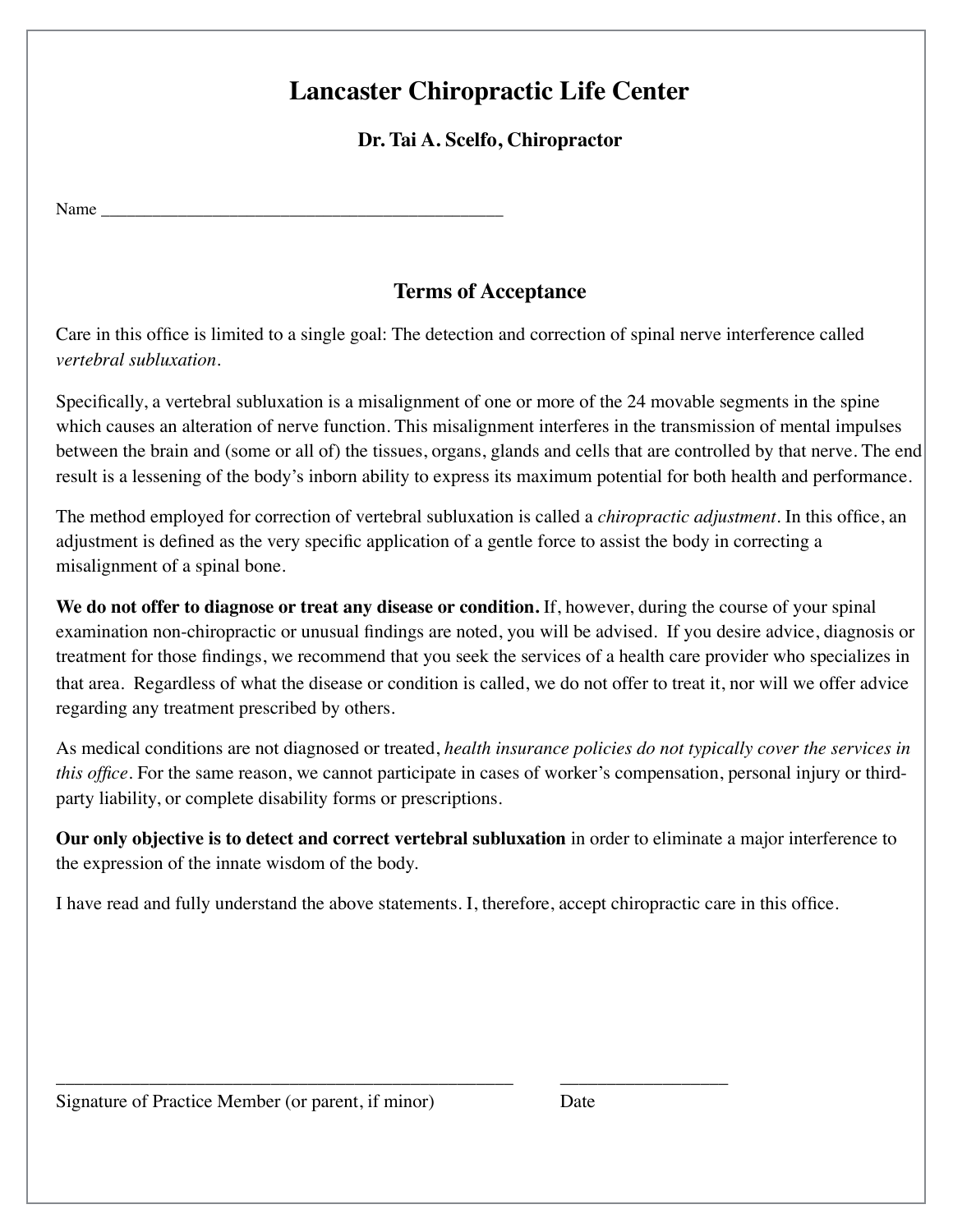### **Lancaster Chiropractic Life Center, Lancaster, Pennsylvania**

## **Our Privacy Pledge**

We are very concerned with protecting your privacy. While the law requires us to give you this disclosure, please understand that we have, and always will, respect the privacy of your health information.

There are several circumstances in which we may have to use or disclose your health care information.

- We may have to disclose your health information to another health care provider or a hospital if it is necessary to refer you to them for the diagnosis, assessment, or treatment of your health condition.
- We may have to disclose your health information and billing records to another party if they are potentially responsible for the payment of your services.
- We may need to use your health information within our practice for quality control or other operational purposes.

We have a more complete notice that provides a detailed description of how your health information may be used or disclosed. You have the right to review that notice before you sign this consent form. We reserve the right to change our privacy practices as described in that notice. If we make a change to our privacy practices, we will notify you in writing when you come in for care or by mail. Please feel free to call us at any time for a copy of your privacy notices.

#### **Your right to limit uses or disclosures**

You have the right to request that we do not disclose your health information to specific individuals, companies, or organizations. If you would like to place any restrictions on the use or disclosure of your health information, please let us know in writing. We are not required to agree to your restrictions. However, if we agree with your restrictions, the restriction is binding on us.

#### **Your right to revoke your authorization**

You may revoke your consent to us at any time; however, your revocation must be in writing. We will not be able to honor your revocation request if we have already released your health information before we receive your request to revoke your authorization. If you were required to give your authorization as a condition of obtaining insurance, the insurance company may have a right to your health information if they decide to contest any of your claims.

I have read this consent policy and agree to its terms. I am also acknowledging that I have received a copy of this form.

Printed Name

Authorized Provider Representation

**Signature** 

**Date** 

Date